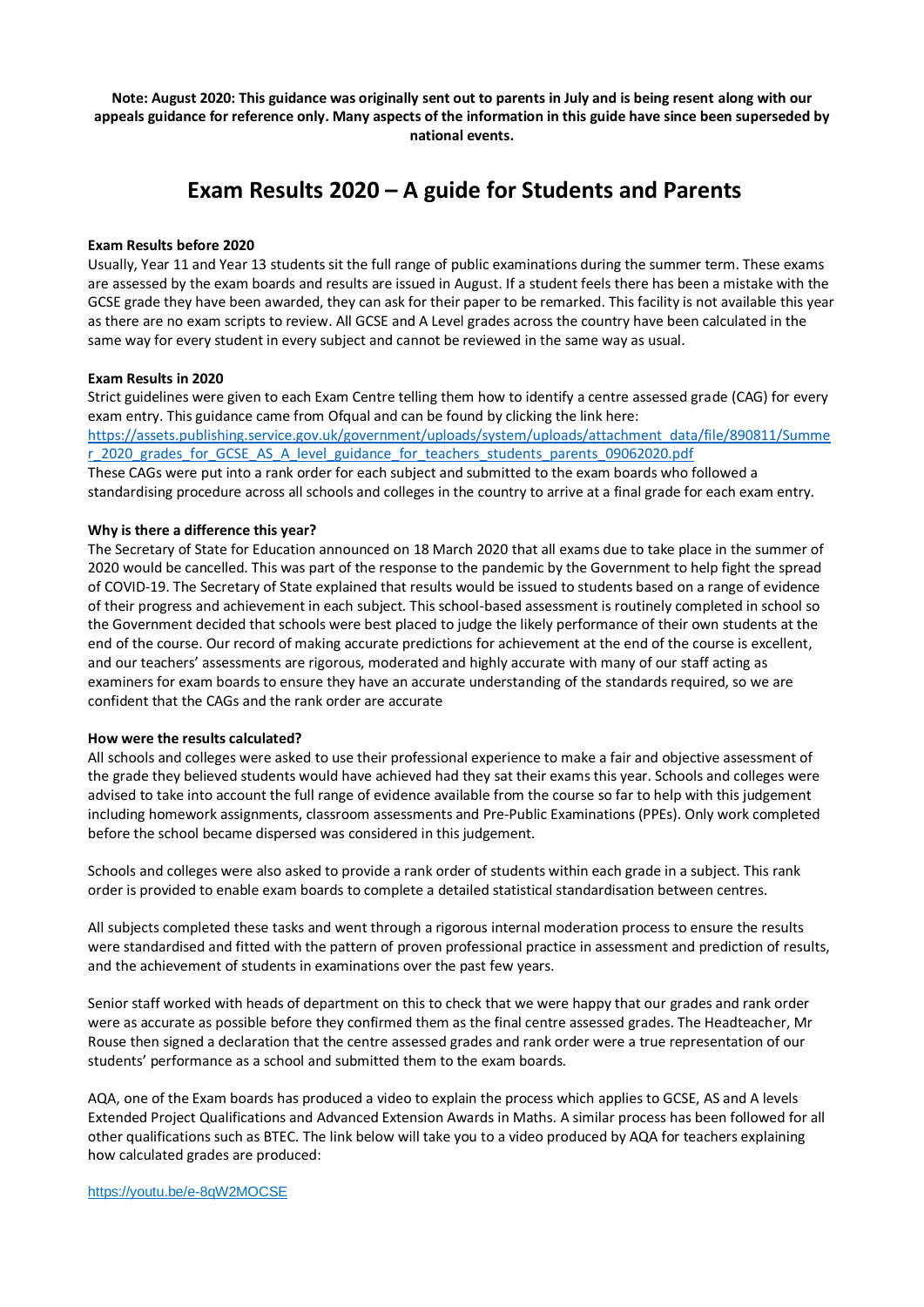## **How do we know our Centre Assessed Grades (CAGs) are fair between different exam centres?**

To make sure that grades are fair between all centres (all schools and colleges), exam boards have put all centre assessed grades through a process of standardisation using a model developed with Ofqual.

The standardisation model uses results from previous years for each centre, the prior attainment of those students at KS2 or GCSE and the expected grade distribution for the subject that had already been calculated nationally. If the standardisation process shows that a centre has been too generous or more severe that others, exam boards will adjust the grades for some or all of those students. This means that the final grade that students receive may be different from the CAGs that schools and colleges submitted.

## **Why can't I know the Centre Assessed Grade now?**

Schools and colleges are not allowed to share CAGs or rank orders with students or parents. This is to protect the integrity of the process and to ensure staff are never under pressure to submit a grade that is not supported by the evidence. Any school or college suspected of releasing this information will be investigated for exam malpractice.

## **What will happen on A Level Results Day on Thursday 13th August and GCSE Results Day on Thursday 20th August?**

### Year  $13$  – Thursday  $13<sup>th</sup>$  August

The college will be open at 9:00am, pupils will be allowed onsite between 9:00am and 10:30am to collect their results. Members of the Sixth Form Leadership Team will be on hand to offer advice and support, including advice for university clearing should students need it.

## Year 11 - Thursday 20<sup>th</sup> August

The college will be open at 9:30am with pupils invited at an allocated slot during the morning to collect their results. Further correspondence will be sent to confirm these details. Members of the Senior Leadership Team will be on hand to offer advice and support.

Those pupils that do not collect their results will have their results send out in the post; they will be sent to pupils most recent address.

Grades will have the same status as results in all other years with universities, colleges and employers, and will be reported in the same way as previous years on results slips on the day and certificates in the Autumn term.

## **What if I don't think the grade is accurate?**

Ofqual and the exam boards undertook to do everything possible to ensure grades awarded this year are as fair as possible for all students. So, they have decided that individual student appeals to exam boards will not be permitted because it would not be in the bests interests of all students – there is no one better placed to provide an accurate assessment than your teacher, and if one appeal is allowed it would have a knock on effect that would be unmanageable nationally.

Therefore, the Centre Assessed Grades and the Rank order can neither be revealed to you nor appealed against by you. The only grounds for an individual student to appeal would be if they had evidence of bias or discrimination. If this applies, the student should raise it with Mr Rouse (see below).

However, appeals can be made by the centre if staff believe that there has been an error in submitting the information of if the centre believes that the exam board has made a mistake. The centre can also appeal if there is reliable evidence that there is a significant demographic difference between this year's cohort of students and the historical results Ofqual will have used for the statistical standardisation. Staff will review the results carefully when they arrive to look for any anomalies.

Finally, if a student feels that their grades from the summer do not reflect their ability, they will have the opportunity to take their exams in the autumn series or the following summer. If they choose to do this they will be able to use the higher of the two grades for future progression.